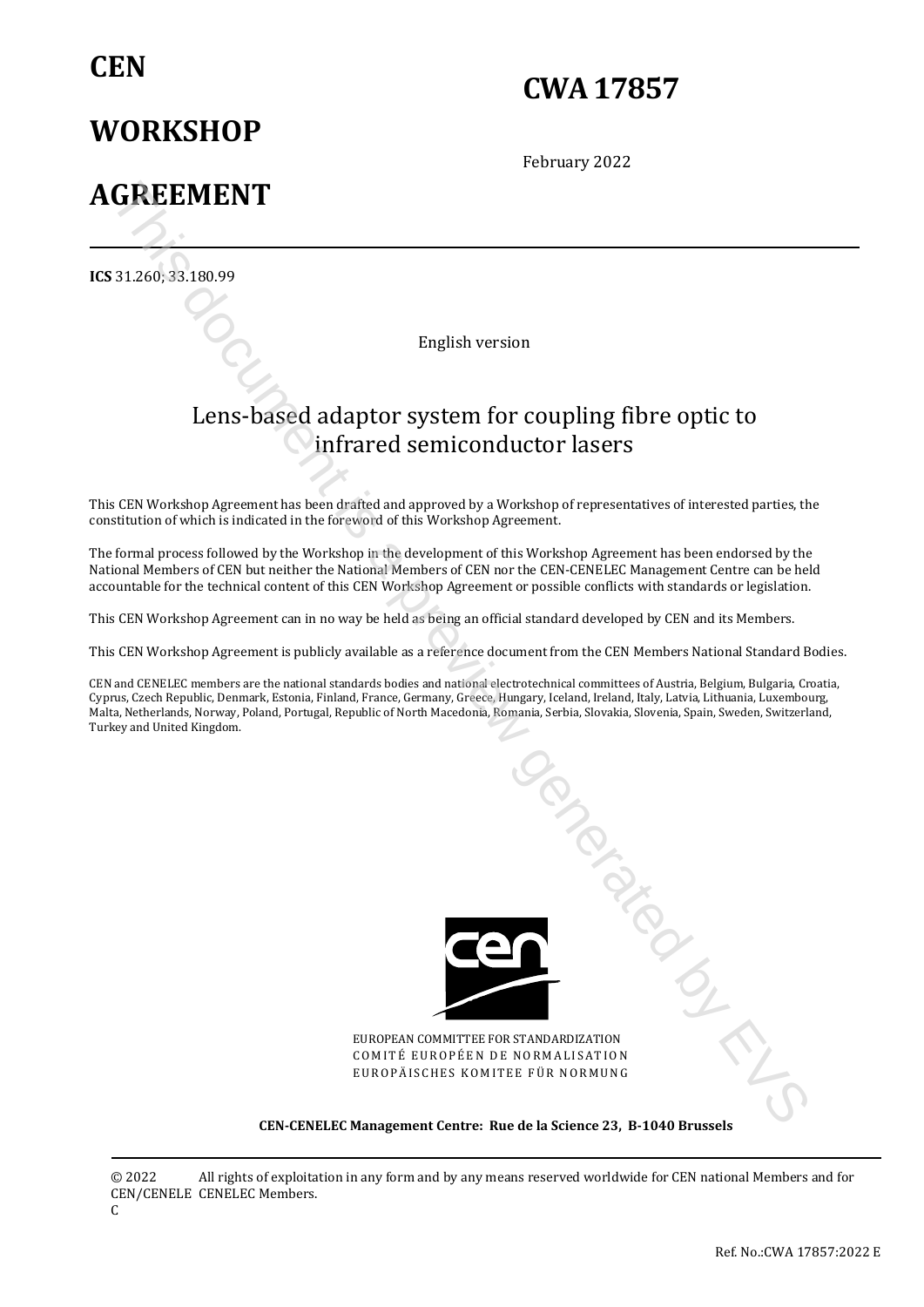## **Contents**

#### Page

| 1                       |                   |  |
|-------------------------|-------------------|--|
| $\mathbf{2}$            |                   |  |
| 3                       |                   |  |
| $\overline{\mathbf{4}}$ |                   |  |
| 5                       |                   |  |
| 6                       |                   |  |
| 6.1<br>6.2              |                   |  |
|                         |                   |  |
|                         |                   |  |
|                         | POLICING POLICING |  |
|                         |                   |  |
|                         |                   |  |
|                         |                   |  |
|                         |                   |  |
|                         |                   |  |
|                         |                   |  |
|                         |                   |  |
|                         |                   |  |
|                         |                   |  |
|                         |                   |  |
|                         |                   |  |
|                         |                   |  |
|                         |                   |  |
|                         |                   |  |
|                         |                   |  |
|                         |                   |  |
|                         |                   |  |
|                         |                   |  |
|                         |                   |  |
|                         |                   |  |
| $\mathbf{2}$            |                   |  |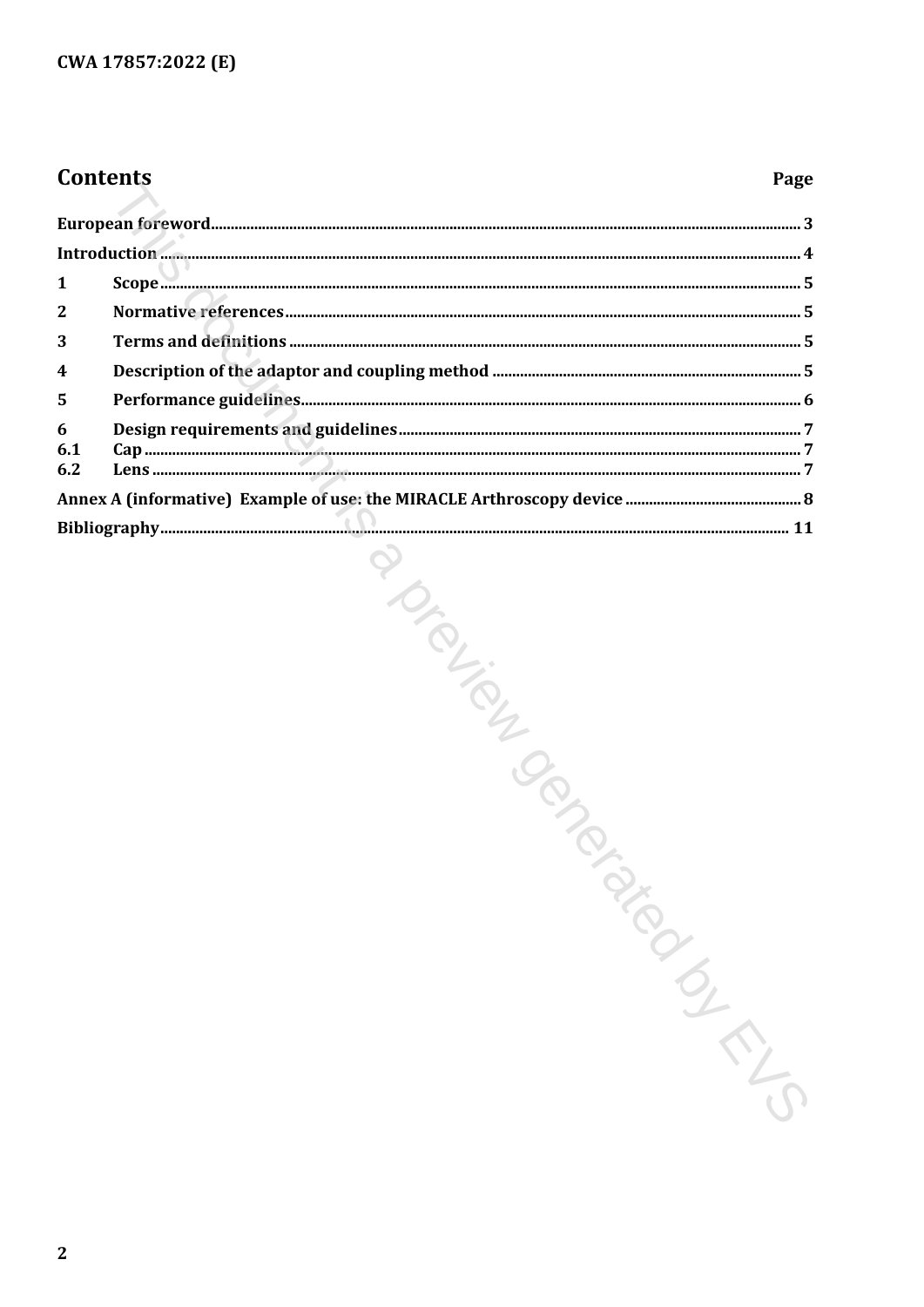## <span id="page-2-0"></span>**European foreword**

This CEN/CENELEC Workshop Agreement (CWA 17857:2022) has been developed in accordance with CEN/CENELEC Guide 29 "CEN/CENELEC Workshop Agreements – A rapid way to standardization" and with the relevant provisions of CEN/CENELEC Internal Regulations – Part 2. It was approved by a Workshop of representatives of interested parties on 2022-01-27, the constitution of which was supported by CEN and CENELEC following the public call for participation made on 2021-08-03. However, this CEN Workshop Agreement does not necessarily include all relevant stakeholders.

The final text of this CEN/CENELEC Workshop Agreement was provided to CEN and CENELEC for publication on 2022-01-28.

Results incorporated in this CWA received funding from the European Union's Horizon 2020 research and innovation framework programme under grant agreement No 856533 (MIRACLE).

The following organizations and individuals developed and approved this CEN/CENELEC Workshop Agreement:

- Art Photonics: Viacheslav Artyushenko, Tatiana Sakharova (Germany)
- Beijing Scitlion Technology Corp., Ltd: Yuying Liu, Wenle Cui (China)
- INEB-National Institute for Biomedical Engineering: Juliana Alves (Portugal)
- Iris Technology Solutions, S.L.: Albert Torres, Aldo R. Reyes (Spain)
- Nanoplus Nanosystems and Technologies GmbH: Masoud Amirkhani, Oliver König (Germany)
- Optoprecision GmbH: Markus Naegele (Germany)
- Photonics Finland: Ana Gebejes (Finland)
- Portuguese Catholic University: Débora Campos (Portugal)
- University of Eastern Finland: Ervin Nippolainen (Finland)
- University of Oulu: Anne-Laure Janssen, Vesa Virtanen (Finland)

Attention is drawn to the possibility that some elements of this document may be subject to patent rights. CEN and CENELEC policy on patent rights is described in CEN/CENELEC Guide 8 "Guidelines for Implementation of the Common IPR Policy on Patent". CEN or CENELEC shall not be held responsible for identifying any or all such patent rights.

Although the Workshop parties have made every effort to ensure the reliability and accuracy of technical and non-technical descriptions, the Workshop is not able to guarantee, explicitly or implicitly, the correctness of this document. Anyone who applies this CEN/CENELEC Workshop Agreement shall be aware that neither the Workshop, nor CEN or CENELEC, can be held liable for damages or losses of any kind whatsoever. The use of this CEN/CENELEC Workshop Agreement does not relieve users of their responsibility for their own actions, and they apply this document at their own risk. The CEN/CENELEC Workshop Agreement should not be construed as legal advice authoritatively endorsed by CEN and CENELEC. This CRIVICENE IC workshop Agreement (What 17857-2022) has been developed in ocordinated with the relaxation of the method of the control of the sevent from the multiple subsequent in the sevent provision of CRIVCENELEC (n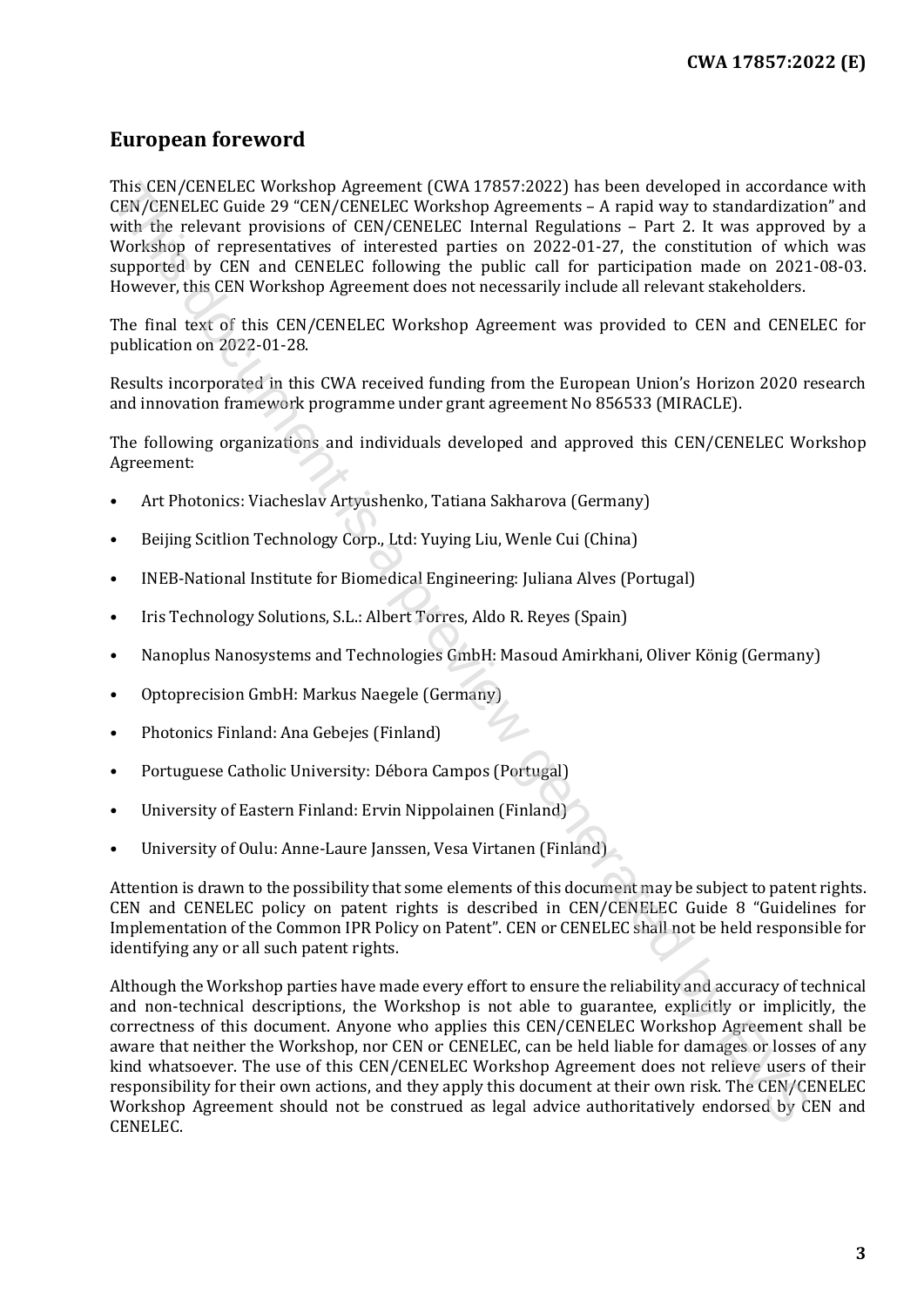### <span id="page-3-0"></span>**Introduction**

The common solution for coupling an infrared semiconductor laser to an optical fibre is using parabolic mirrors. This solution provides a very low optical loss because of coupling. However, using a parabolic mirror comes with a few disadvantages.

For example, such a coupling is bulky so it makes the infrared semiconductor laser-based devices bigger and difficult to assemble, which renders the final product less affordable. Additionally, if the device contains a parabolic mirror, moving it around might change the performance of the device due to mechanical vibration and might need service. Another drawback is that if an infrared semiconductor laser or fibre must be replaced, a very highly trained technician is needed to perform the replacement and coupling with the parabolic mirror. This leads to an undesirably long repair time.

Therefore, using the parabolic mirror as the fibre coupling method has three disadvantages: the bulky nature of the mirrors, being susceptible to mechanical vibration, and difficulty to service. These problems advised to look for a user-friendly and stable alternative coupling system, which will be highly beneficial for final applications of the devices. This adaptor-based coupling system makes the coupling just a plugin process which can be done with a short training. Furthermore, using this adaptor makes the system very stable and less sensitive to mechanical vibration and shocks.

The adaptor is a lens-based coupling system, which is attached to the infrared semiconductor laser. For most infrared wavelengths, such lenses are commercially available. The lens adaptor-based coupling technique is a well-established technique for diode laser so implementation of this technique for infrared semiconductor lasers will be a smooth transition from the mirror-based coupling technique. Thus, it could be very easy for the industry to accept it as a standard method. In addition to all the technical benefits of a lens-based adaptor, the overall cost of the devices will be cheaper in comparison to the mirror-based coupling system.

The device covered by this document was firstly developed as a side result of the European, public funded research and innovation project MIRACLE 'Mid-infrared arthroscopy innovative imaging system for realtime clinical in-depth examination and diagnosis of degenerative joint diseases'. The project uses a quantum cascade laser system to create a mid-infrared attenuated total reflection (MIR-ATR) instrument for arthroscopic use. When testing the first prototypes, different performance and design problems were found related to the coupling of the laser units to the fibres, so a new solution was developed. This same solution can be useful in quite different applications in several fields for which infrared semiconductor lasers are increasingly used, such as infrared spectroscopy for different applications (pharma, biotech, environment…), medical equipment, non-metal laser processing, microscopy, laboratory tools for scientific applications, and many more. TON DOCKS